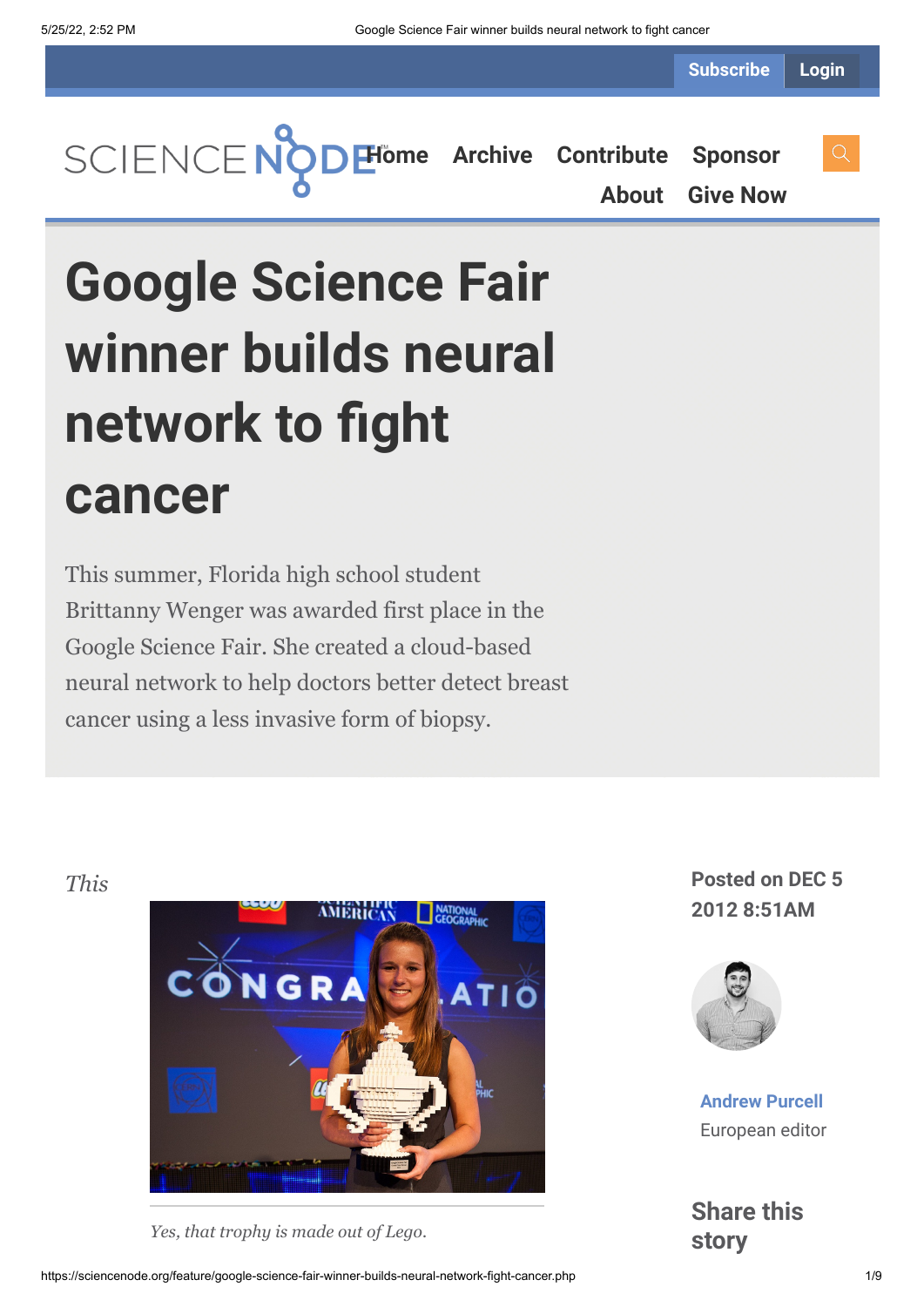*summer, Florida high school student Brittanny Wenger was awarded first place in the Google [Science Fair. She created a cloud-based neural](http://www.google.com/intl/en/events/sciencefair/index.html) network to help doctors better detect breast cancer using a less invasive form of biopsy, known as Fine Needle Aspiration (FNA). As well as being awarded a \$50,000 college scholarship, Wenger, who has just turned 18 years old, won a trip to [CERN](http://www.cern.ch/) as part of her prize. iSGTW caught up with her on the final day of her visit...*

## **Please tell us about your project in your own words…**

I taught a computer how to diagnose breast cancer to determine whether breast masses are malignant or benign. This is really important because one in eight women are inflicted with breast cancer; these statistics are startling and they're on the rise. It's really important that these women can have the cheapest, most accurate, least invasive, and quickest test available. Unfortunately though, FNA is often so inconclusive, so a lot of doctors won't use it - despite it being the cheapest, the least invasive, and the quickest.

I created an artificial neural network, which is a type of program that's coded to think like the brain, so it can actually detect patterns that humans can't detect, in order to provide doctors with a tool to analyze FNAs, so as to revive them and put them back into hospitals. Currently, the neural network that I built is working really well. I've deployed it to the cloud, so it's accessible to hospitals worldwide.



## **Tags**

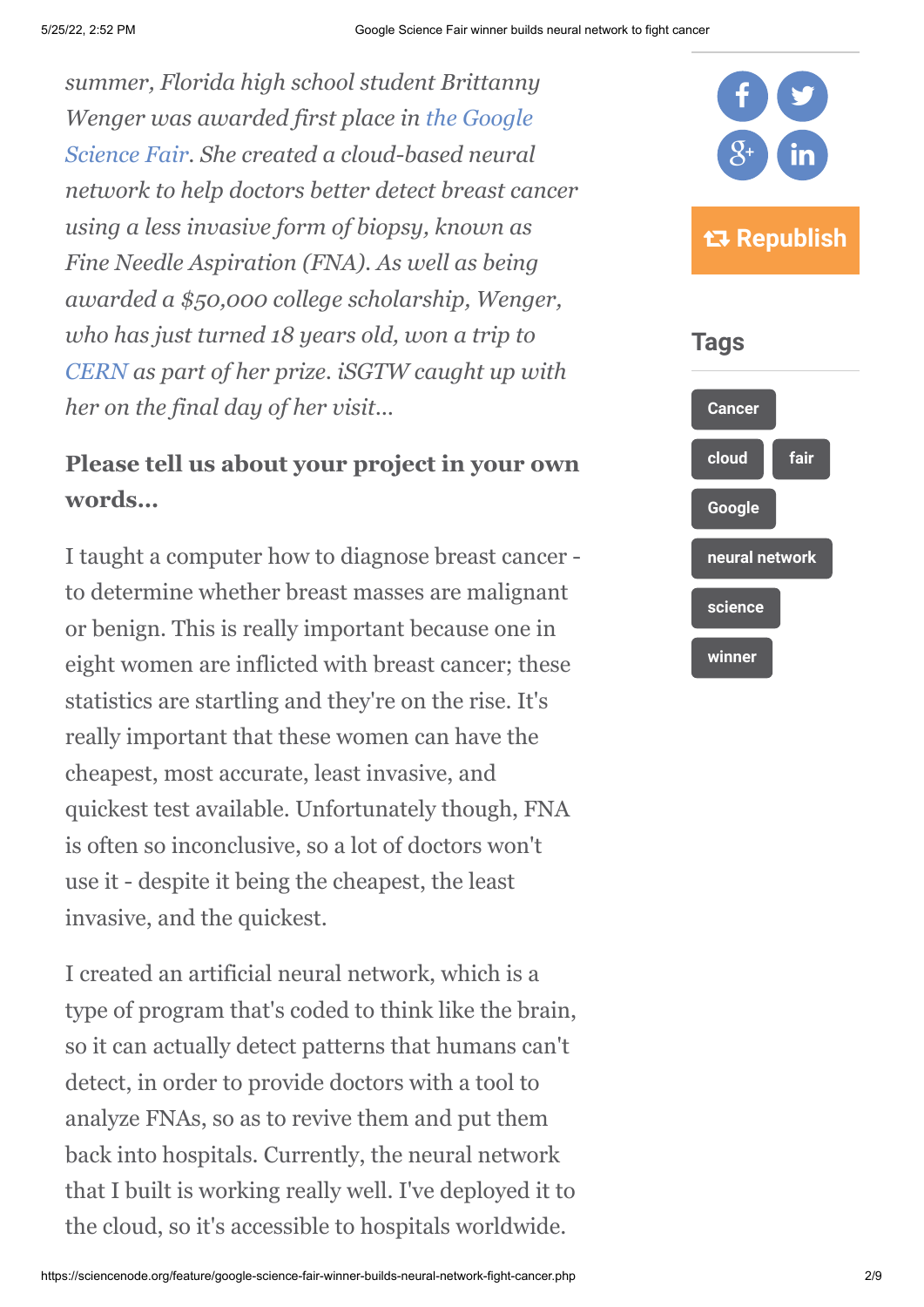This means that I can get more data and I can get it into hospitals, helping real people. It's also 99.1% sensitive to malignancy, so this means that most cancer patients are being diagnosed correctly.

#### **What inspired the project?**

In  $7^{\text{th}}$  grade, when I was 13 year old, I took a course on futuristic thinking and I was researching the technologies of the future when I came across the concept of artificial intelligence. I was enthralled. I went home and ordered a college programming textbook. I'd never coded anything before, but I started learning to code and eventually I did code an artificial network. It played soccer, because I love soccer. But then, when I was in 10<sup>th</sup> grade, my cousin was diagnosed with breast cancer and I saw first-hand the impact this disease has on a woman and her family. I was really inspired to try to help make this process better. The way I approached that was by improving the diagnostics.

#### **So,**

**I**

*"...when I was in 10th grade, my cousin was diagnosed with breast cancer and I saw first-hand the impact this disease has on a woman and her family".*

**believe you coded the neural network in Java. Is that the programming language you first taught yourself back when you were just 13 years old?**

I actually taught myself C-sharp. I programmed in C-sharp from the time I was 13 until I was 15. Then,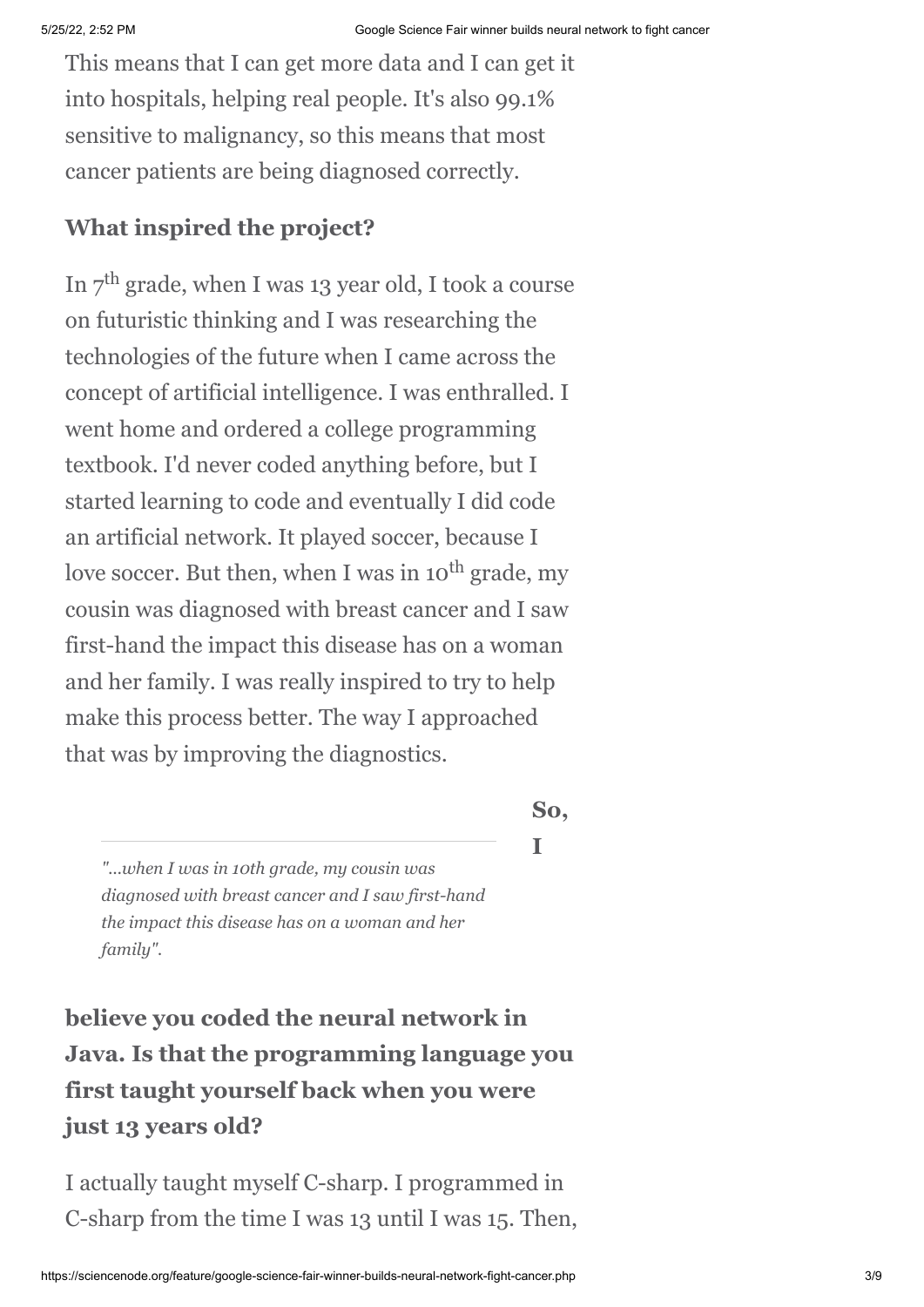in 10<sup>th</sup> grade, I took AP computer science - this is basically a college level class you can take at your high-school - and that course was taught in Java. Java and C-sharp are actually very similar, so after having formal training, I decided to code in Java.

## **Also, it seems the cloud has been very important in enabling your project. Perhaps you could tell us about the difference it made for you…**

As the world becomes smaller, the cloud is something which can really connect it and make sure that hospitals around the world have access to the same technologies. Artificial neural networks learn based on their experiences and their mistakes, so I need to gain more experiences for my network. I had 681 samples at the time of the Google Science Fair and I'm now up to 691, so I am getting there. But, the thing about the cloud is that it doesn't just let me collect more data samples, it's also what's going to enable a million hospitals in the world to log onto my program at exactly the same time, not crash it, and use it to diagnose patients - if they want to do that, because of the cloud I've got the infrastructure to support that. Going forward, it's important that hospitals around the world can have access to the same technologies and the cloud is something that can facilitate that.

**Do**

**you**

*"Being able to say 'oh, that's where the worldwide web was developed' was just mind-blowing!"*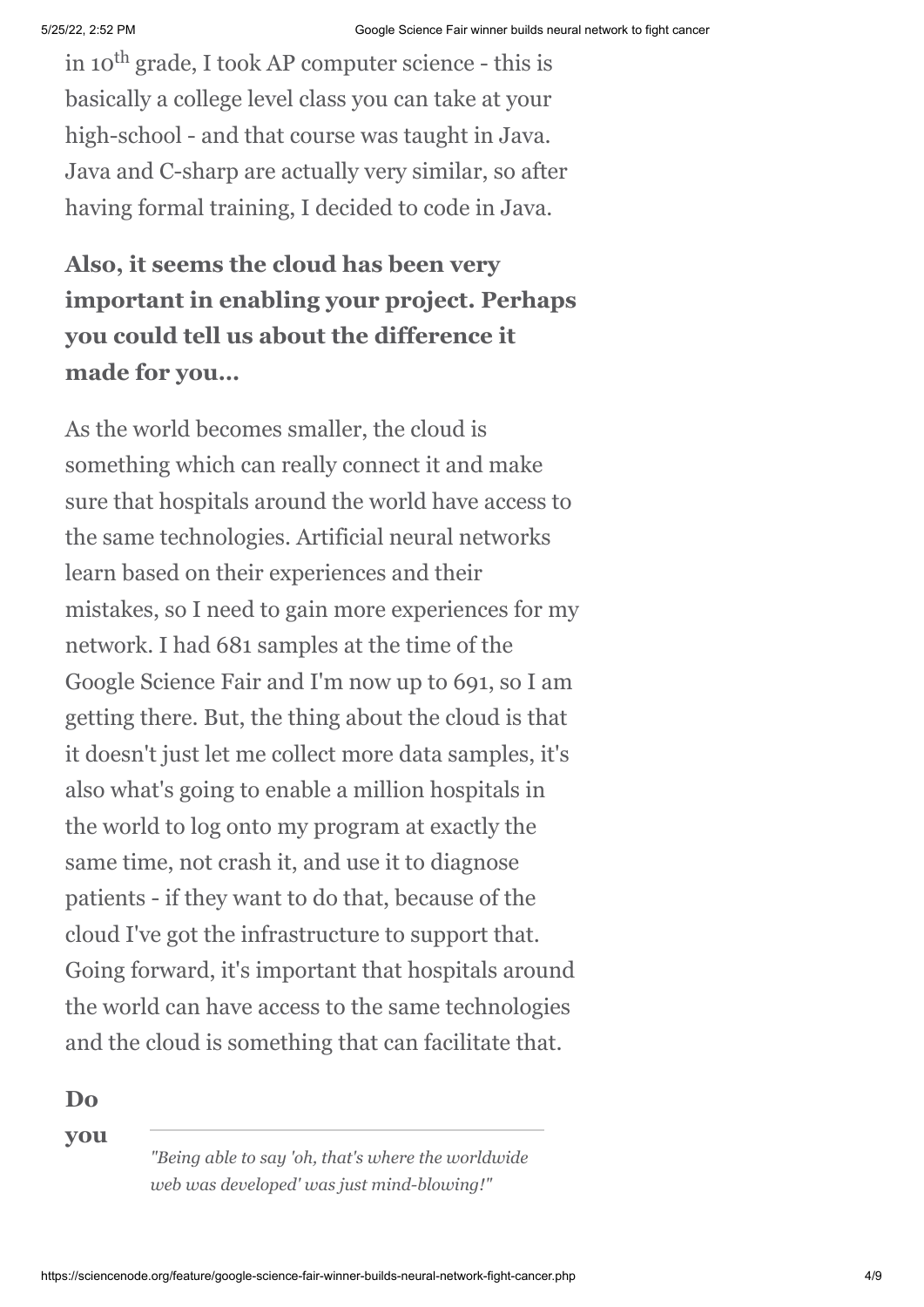## **have any advice for people thinking about entering the 2013 Google Science Fair?**

I think the most important thing is to find something that you're really passionate about. I've spent over 700 hours to date on my science project and I've absolutely loved every minute of it, so, when you have that kind of passion, that's when science fair is really cool.

The other thing about it is to just enjoy the process: the Google Science Fair gives you this really amazing platform to meet scientists who really are the who's who of science, as well as coming to CERN of course, which is something you're average American teenager doesn't usually get to do. You get to see these cutting-edge breakthroughs and you also get to meet other kids who share your passions and who are going to be your future colleagues. It's just this incredible, once-in-alifetime journey that can really take your research to the next level. I think that Google Science Fair has given me the platform to get my research into hospitals - I've currently got two institutes betatesting it.

Basically, my advice is just to enjoy it. Even before I won, or even made the top 15, I was able to use my project website to show to colleges, so it's been a really amazing platform for me.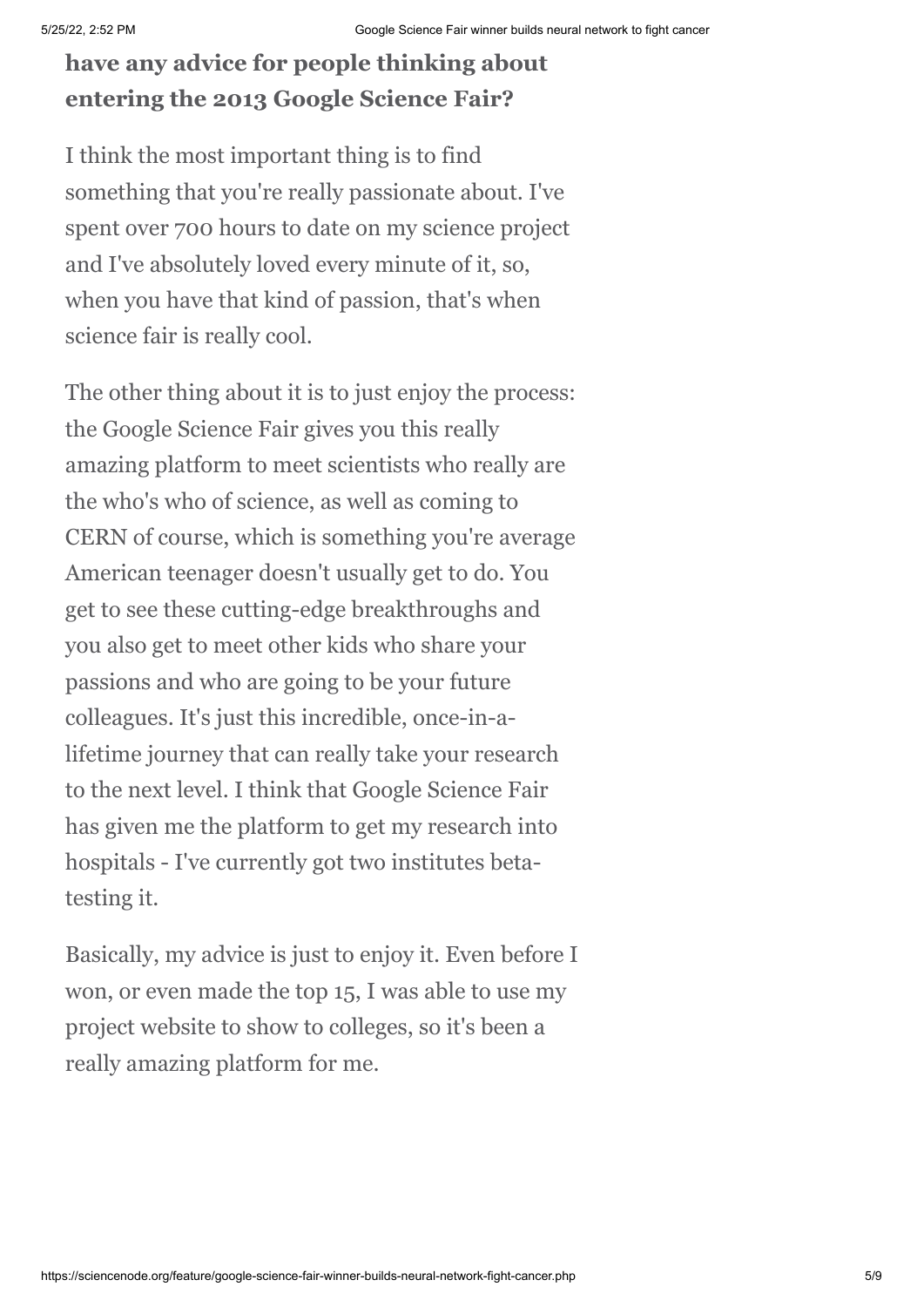

This is a screenshot of the tool Wenger created. It can be accessed online [here.](http://cloud4cancer.appspot.com/)

## **So, speaking of colleges then, what are your plans for the future?**

I want to do a dual major in computer science and biology. I really think that inter-disciplinary research is the wave of the future and that that's where we're going to see more of the exciting advances coming from. Because I love computer science and biology already, I think it's a really great way to be able to get to the research frontier. I hope to eventually be able to do an MD-PhD, because I want to be a pediatric oncologist, but I still want to be involved in research.

**Would you agree that, generally, we're now seeing the life sciences embrace computing in a big way then? And, is this a trend you're consciously trying to jump on?**

I think we're seeing more and more computing come into the biology and life-science world. You have doctors using iPads now - my physician types all of her notes on her iPad while she's talking to me! Of course, I think little things like that are going to make a difference, but also, as we extend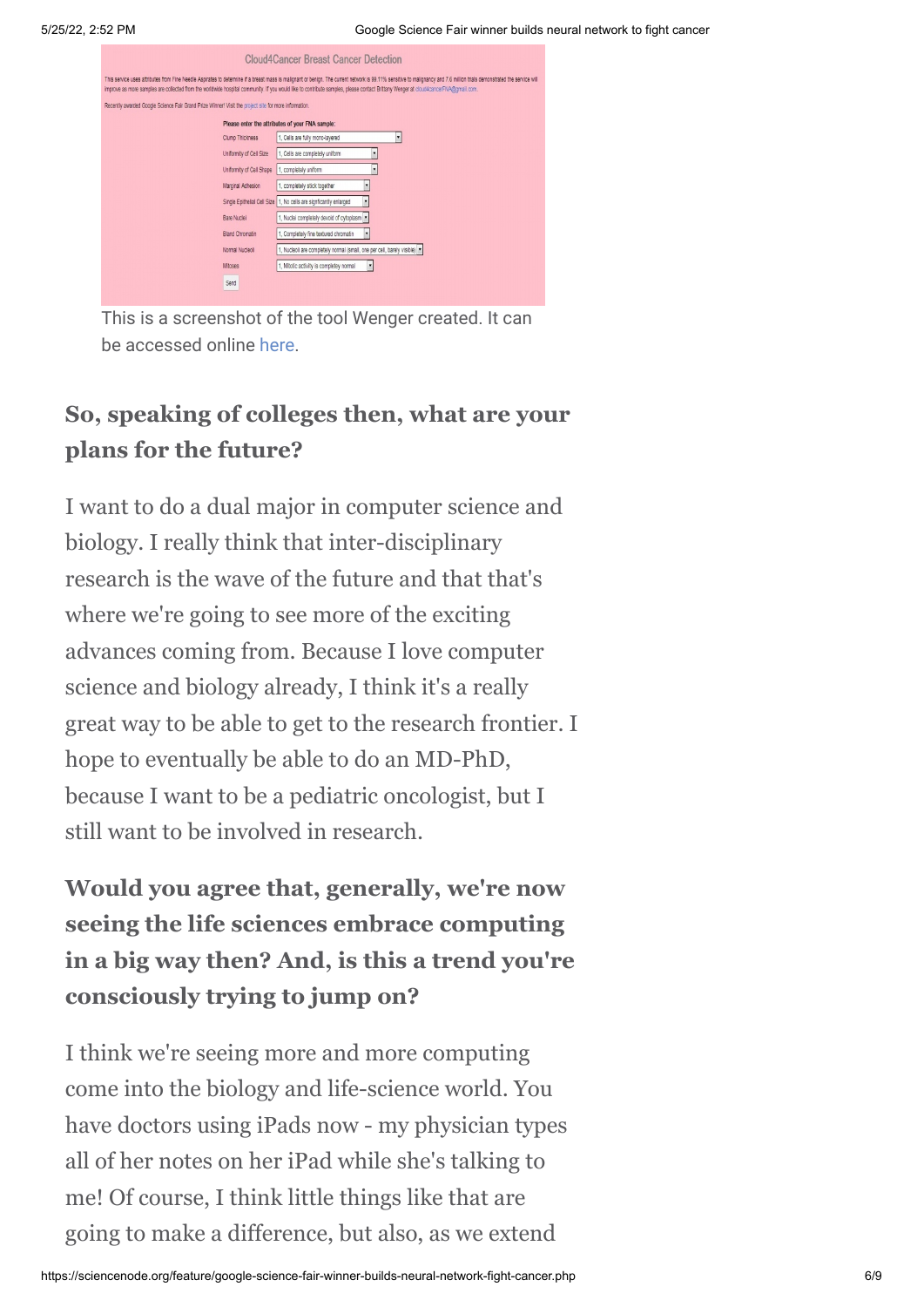to more technologies, we have more diagnostic and [treatment power. I was talking to Steve Myers](http://cdsweb.cern.ch/record/1156859) [Director for Accelerators and Technology] yesterday here at CERN. He was telling me about this incredible machine which has come out of what CERN has been studying in particle physics. Essentially, from what I understand, with such a machine you'd be able to fire a proton beam at cancer tumors. So, instead of having all this healthy tissue be damaged, you'd actually have very little damage. As we move forward, I believe that we really need to embrace these new technologies, because those are the things which are going to save lives.

## **How have you enjoyed visiting CERN over the last couple of days then?**

It's been amazing. You read about all of these exciting breakthroughs that have been happening, like the Higgs boson for instance, but it's really hard to actually understand fully what's going on until you've seen it in person. It's been very neat to have that tangible experience.

Being in the CERN IT department in particular was amazing - they were so great at explaining everything to me. The grid is, in a way, the predecessor to cloud computing and I actually got to stand in the middle of CERN's grid, which was just incredible. These are the sort of things that we take for granted now that came out of CERN. Being able to say 'oh, that's where the worldwide web was developed' was just mind-blowing!